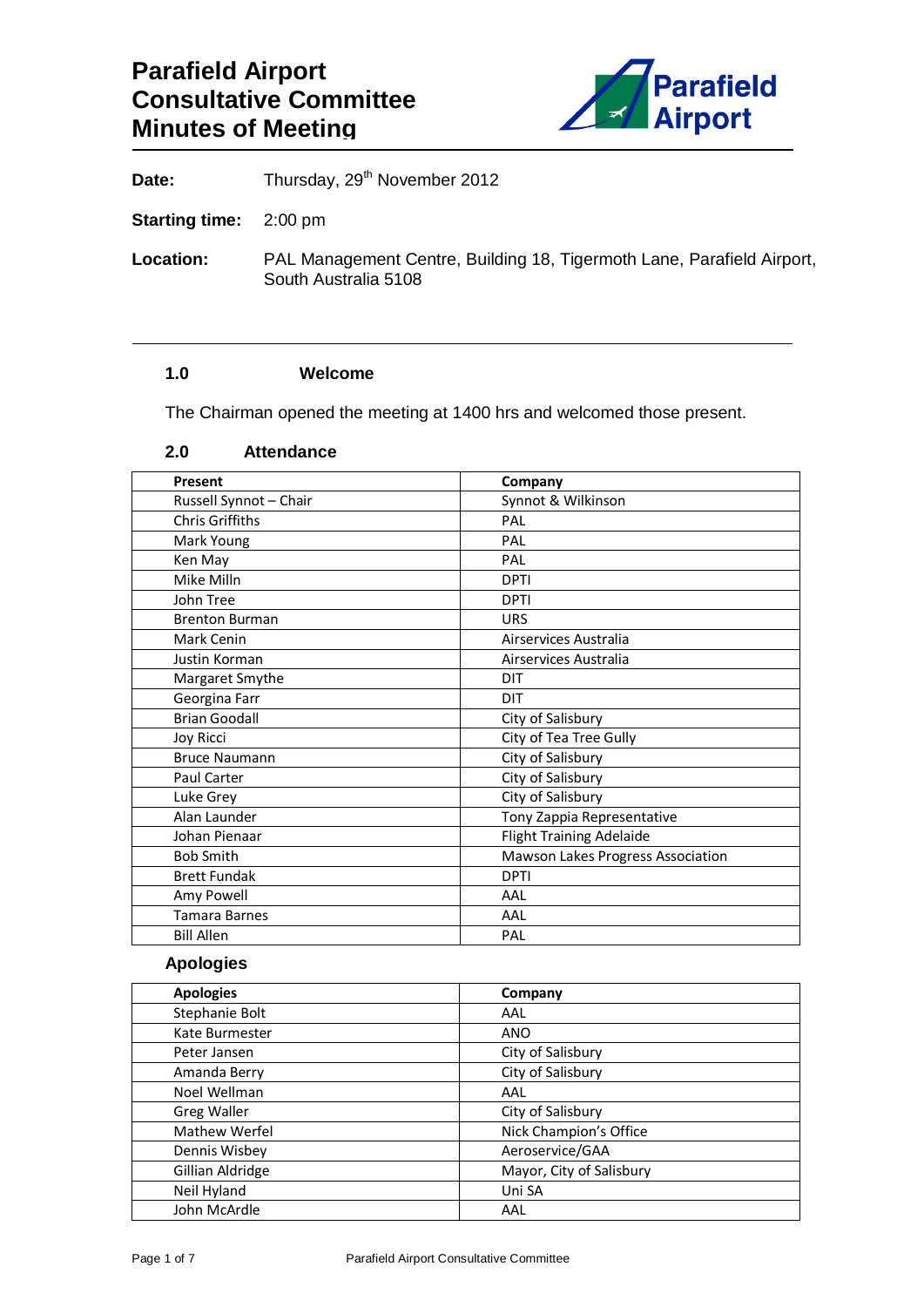#### **3.0 MINUTES OF PREVIOUS MEETING 30 AUGUST 2012**

Moved Brian Goodall – and Seconded Margaret Smythe –- that the notes of the 30 August 2012 meeting be adopted - Carried

#### **4.0 CORRESPONDENCE**

#### **Correspondence In:**

Letter from Mr Tony Zappia appointing Alan Launder as his representative Apology from Mr Mathew Werfel (Nick Champion's Office as an apology) Emails from a Local Resident raising the issues of aircraft noise which were brought to the Committee's attention.

#### **Correspondence Out:**

Responses to the local resident regarding aircraft noise.

### **5.0 AIRPORT UPDATE**

#### **Parafield Master Plan**

On November 5<sup>th</sup> PAL received approval of the 2012 Parafield Airport Master Plan. Upon approval, the Minister and Parafield Airport released press statements which are attached.

Installation of new Movement Area Guidance signs, for the runways, taxiways and aprons have been installed and have been well received by the flying community with instructors noting how helpful the new signs are for students.

#### **Parafield Youth Flying Training Scholarship**

Applications have closed for the 2013 Parafield Youth Flying Training Scholarship. PAL has received healthy interest and will be interviewing candidates in December. The scholarship, for funding and support for a young local person to obtain a Commercial Pilot Licence, is offered by PAL and Flight Training Adelaide and is also supported by program partners City of Salisbury and Northern Futures.

#### **Water Harvesting Scheme Update**

98 Million Litres (ML) of recycled stormwater have been provided from the Parafield Airport Aquifer Storage and Recovery (ASR) scheme to community and commercial customers across Salisbury so far this year (2012/2013).

Salisbury Council continues to supply irrigation water to 31 schools with the Parafield scheme still central to the overall Salisbury Water Network supplying around 30% of Salisbury's total.

In the period 1 July 2012 to 30 October 2012, Salisbury Water has treated and injected 208ML at Parafield.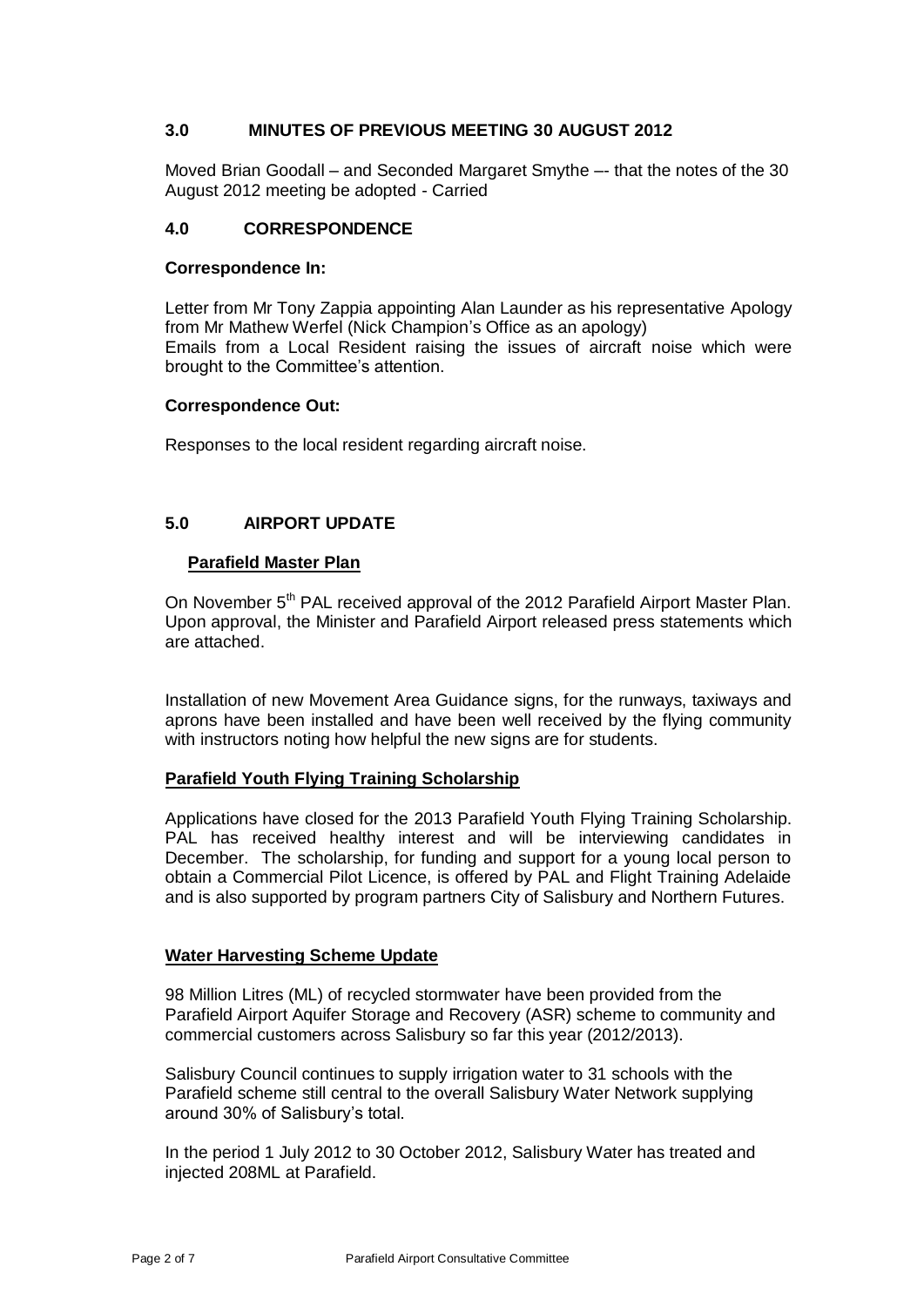|                                             | <b>YTD 12/13</b> | 11/12 | 10/11 |
|---------------------------------------------|------------------|-------|-------|
| Customer supply from Parafield ASR 98ML     |                  | 475ML | 483ML |
| Treated and injected at Parafield ASR 208ML |                  | 401ML | 394ML |

### **6.0 PROPERTY REPORT**

There have been some changes in land use under the Airport Master Plan (2012) consistent with the Thirty Year Plan for Metropolitan Adelaide taking into account that Central Precinct is an aviation specialist activity centre and the Commercial Estate Precinct is a prescribed Bulky Goods Centre.

A new signalised traffic intersection specified in the Parafield Airport Master Plan has been approved by the State Department of Transport, Planning and Infrastructure at the intersection of Kesters Road with Main North Road. This will improve traffic access into the Commercial Estate, the surrounding road network as well as aiding new retail development into the Commercial Estate Precinct.

Plans to relocate Helistar to Adelaide Airport are expected to be settled this year, which brings forward the opportunity to close the eastern Helipad in the Runways **Precinct** 

### **7.0 ENVIRONMENTAL REPORT**

No spills were reported in the past quarter and no complaints received regarding ground-based noise.

Liaison between the AEO, PAL and TAE is ongoing regarding the development and implementation of a remediation strategy at their former plating workshop on Anderson Drive. Active soil and groundwater remediation is ongoing and will be followed by further groundwater monitoring.

PAL has informally entered into a partnership with UniSA (Mawson Lakes Campus) to monitor and research the Vernal Pools Conservation Zone situated in the southern area of Parafield Airport.

#### **8.0 WILDLIFE HAZARD MANAGEMENT REPORT**

There was no Quarterly Wildlife Hazard Management Meeting (PAL) held at the scheduled month of September as PAL is to join with RAAF Edinburgh to form a combined Wildlife Hazard Management Forum from December 2012.

There were three strike events at Parafield Airport during winter 2012, involving Silver Gull, Rock Dove and Homing Pigeon. None of these events were significant.

#### **9.0 DEPARTMENT OF INFRASTRUCTURE AND TRANSPORT (AIRPORT ENVIRONMENT OFFICER) REPORT**

The Airport Environment Officer commented on progress in the remediation of a site on the airport and progress to complete the clean-up.

Also the AEO commended PAL on the quality of the recent Annual Airport Environment Report which has been lodged with the Commonwealth Government.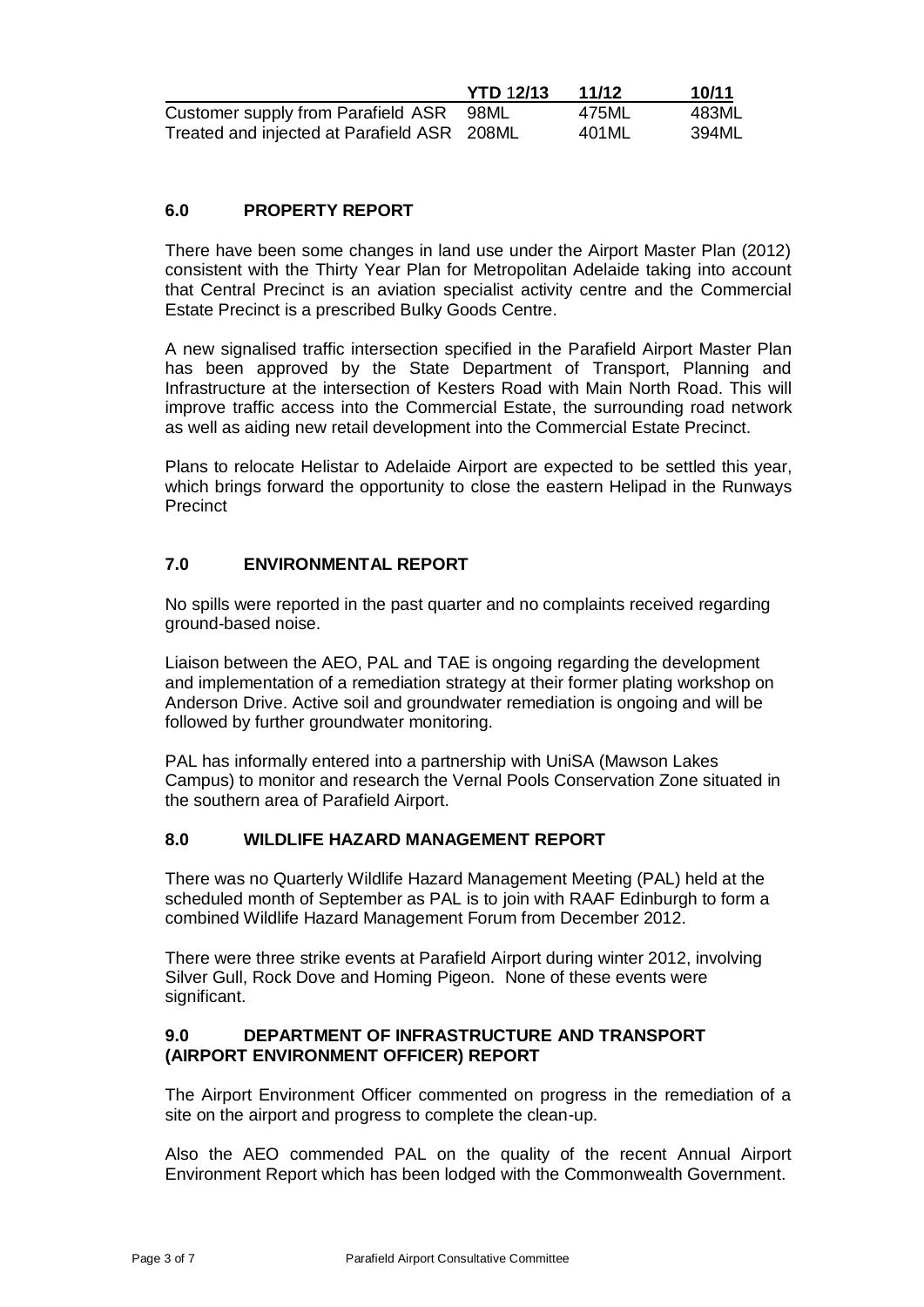### **10.0 PLANNING CO-ORDINATION FORUM REPORT**

The Chair of the Airport Planning Coordination Forum (PCF), Mr Brenton Burman provided the following summary of the PCF meeting held on 22 November 2012.

### **1 Regional Planning Initiatives and Off-Airport Development Approvals**

Andrea Jorgensen from DPTI (Planning) provided a written report prior to the meeting on State planning initiatives:

### **Salisbury:**

Salisbury South DPA (Bulky Goods) – State Planning Minister has written to Council seeking amendment to the rezoning Statement of Intent (SOI) before any further consideration of amendments and to include further investigations covering impacts on industrial land supply, potential site and interface issues with Parafield Airport covering public safety zones / OLS / windshear etc. Resolution of these issues is a prerequisite to any public consultation process. Council has not resubmitted an amended SOI at this time.

Mawson Lakes DPA – (land adjacent western end of Parafield) - recently underwent agency consultation and comments submitted to Council by PAL.

BDP and General DPA – Council finalising. Yet to be submitted to Minister for approval consideration.

## **Playford:**

Draft structure plan – undergoing Agency / Council consultation. Will undergo public consultation early 2013 subject to Cabinet approval. DPA (for land surrounding Edinburgh Airport) on hold pending negotiations for infrastructure (lead by Renewal SA) and detailed precinct planning for greater Edinburgh area.

## **National Airports Safeguarding Framework (NASF)**

Draft State Department of Planning, Transport and Infrastructure (DPTI) implementation to undertake amendments to planning system to reflect NASF has been submitted to Minister Rau for consideration – includes a cabinet note (advisory note to cabinet regarding proposed actions).

- 2 Mike Milln of DTPI advised the following:
	- The SA Strategic Infrastructure Plan will be considered by Cabinet before Christmas 2012.
	- NASF changes to Planning Policy Library & Development Regulations (Schedule 8).

## **3 Department of Infrastructure & Transport (Commonwealth)**

Mr Scott Stone (DoIT) provided an excellent presentation and discussion regarding the Obstacle Limitation Surface (OLS) and Public Safety Zones (PSZs).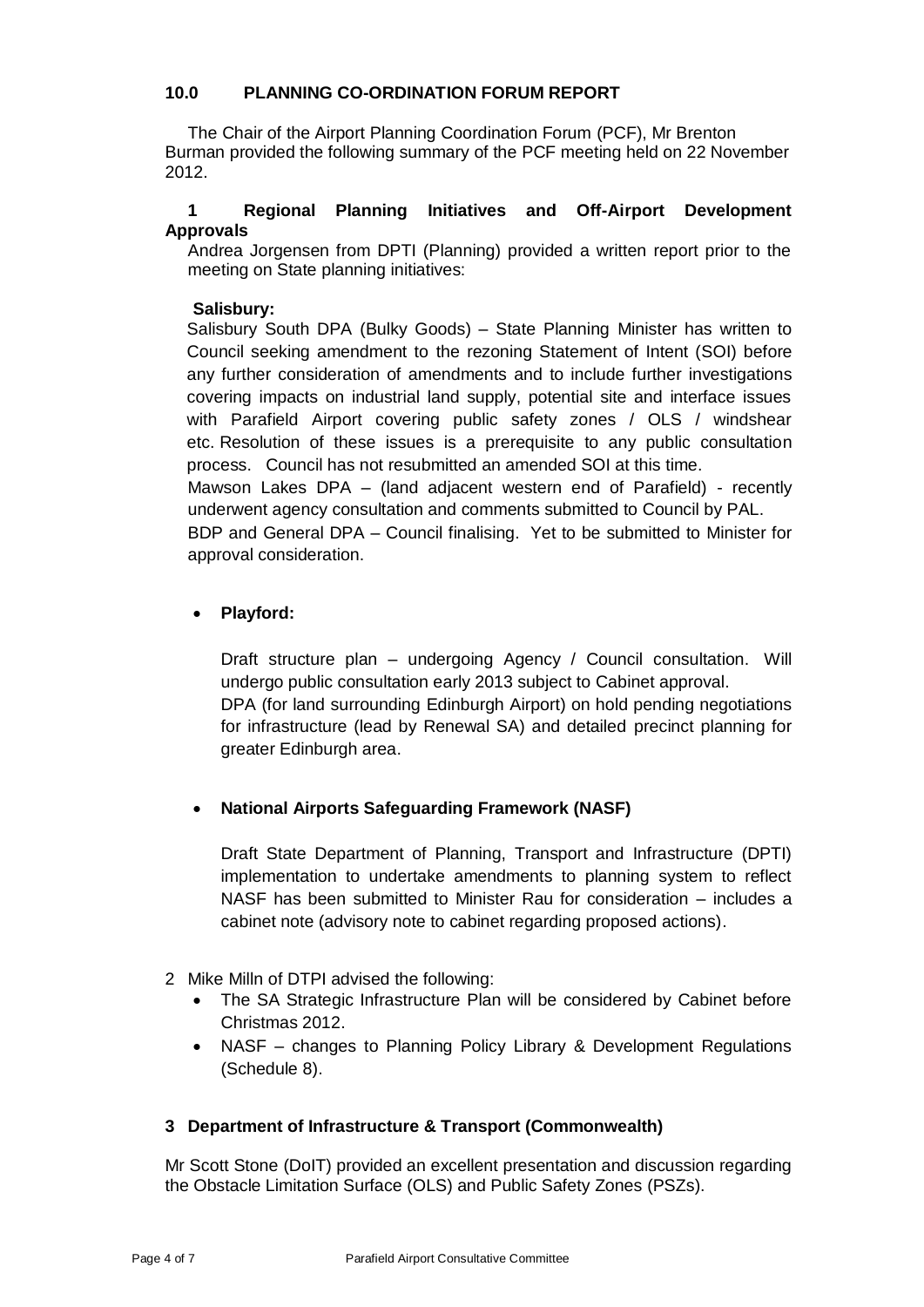- Highlighted the concerns of the Commonwealth in relation to the proposed rezoning of the Salisbury South DPA for retail development – north-western corner of Main North Road and Kings Road being at the end of the airport runways.
- This was in the context of OLSs and Public Safety Zones (extending beyond the end of the runways by say 400 metres (limits both development and use of land in this area).
- Offered the opportunity for Council and DPTI to work closely with DoIT on this issue.

## **4 Surrounding Councils update:**

City of Salisbury

- *Salisbury Better Development Plan DPA* completed community and Government Agency consultation – Peter to check ANEF mapping in DPA.
- *Mawson Lakes Rezoning DPA* Agency Consultation closed. PAL lodged a submission.
- Revitalisation project for Salisbury City Centre.

## **11.0 PARAFIELD AIRPORT TECHNICAL WORKING GROUP (PATWG)**

The PATWG met on the  $28<sup>th</sup>$  November and amended its objectives. The amended objectives are attached.

Flight Training Adelaide reported on the success of the procedural change which has resulted in a reduced noise output from the Diamond twin flying normal circuits. This change came about in response to community feedback to the PATWG and involved significant investment from both Flight Training Adelaide and the aircraft manufacturer resulting in changes to the aircraft operations manual.

The group is investigating a report of an inconsistency with the Fly Friendly program. The result will be available for the next PACC meeting.

## **12.0 COMMUNITY AND AIRPORT AGENCY UPDATE**

#### **Airservices Australia – Including Noise Inquiry Report**

An electronic copy report on noise monitoring has been provided.

The number of complaints is very similar to last year's numbers and follows seasonal trends.

Parafield aircraft movement activity is rated number 2 in Australia for fixed wing aircraft, the busiest airport in Australia for aircraft under  $7$  tonne and the  $5<sup>th</sup>$  busiest overall (including helicopter movements) behind Sydney, Jandakot, Bankstown and Moorabbin.

## **12.1 Noise Complaint Information**

Airservices Australia has prepared draft Aircraft Noise Information Reports but these require further refinement before they are ready for distribution.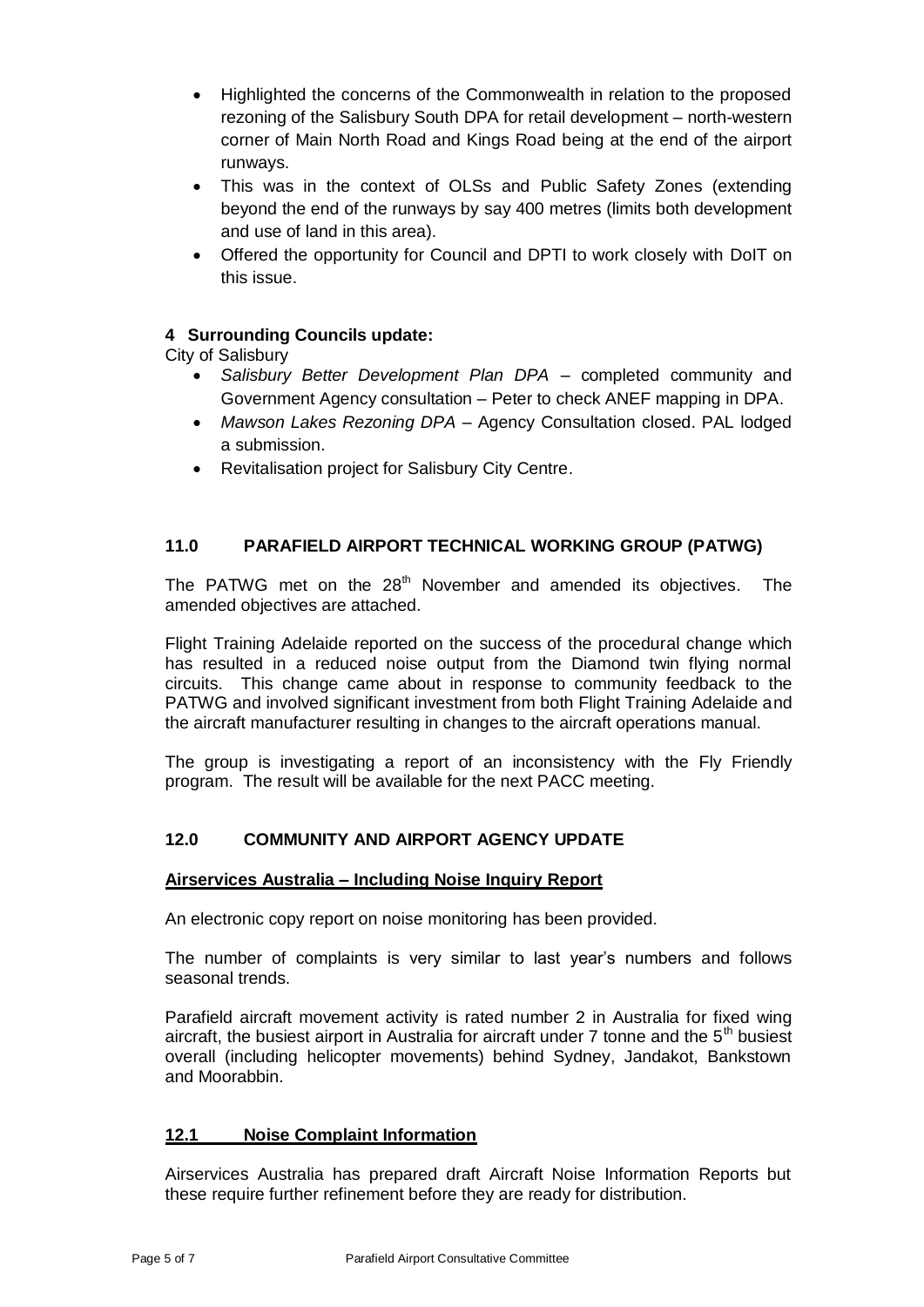It is anticipated that the final reports will be published next week and a link to be sent to PAL. (Now available via link: [http://www.airservicesaustralia.com/wp](http://www.airservicesaustralia.com/wp-content/uploads/Adelaide-2012-3rd-Quarter1.pdf)[content/uploads/Adelaide-2012-3rd-Quarter1.pdf](http://www.airservicesaustralia.com/wp-content/uploads/Adelaide-2012-3rd-Quarter1.pdf) )

An increase in number of people lodging complaints has been noted in last couple of months. This does reflect increased flight training activity with an improvement in spring weather.

Airservices Australia requested feedback on the new reports and any issues and suggestions could be sent to the Parafield Airport Technical Working Group or the PACC for discussion and consideration.

Airservices Australia noted that the number of complaints often peaked on a Tuesday and this was possibly correlated with an increase in aircraft activity on Tuesdays. It was noted that flying training instructors can work Monday to Friday but the majority work Tuesday to Saturday, resulting in Tuesday being the first day of the week all instructors are conducting flight training.

## **13.0 FLIGHT TRAINING ADELAIDE REPORT**

The new flight simulator building operations are planned to commence in April/May 2013.

Flight Training Adelaide were congratulated on thirty (30) years of service.

In response to a question, it was noted that the Fly Friendly Program is to cease by 11pm, however where operationally possible a finish by 10 pm could occur. During the summer months with daylight saving, this is unlikely as the last light occurs after 9pm when night training commences.

#### **City of Salisbury Report**

Salisbury Council is planning general maintenance to the Water Harvesting Scheme ponds, and is installing a third reticulation pipe, resulting in no mixing of water. This assures the quality of delivered water.

#### **14.0 Other/New Business**

A review of the Terms of Reference for the PACC was tabled and comments sought.

Community membership – It is still difficult to attract membership from the community representatives. Council was asked to forward suitable representatives for membership nomination

John McArdle – A motion was raised by Councillor Brian Goodall, to recognise John's many years of service on this committee and his invaluable contribution. The motion was moved and carried unanimously.

#### **ACTION ITEMS FOR NEXT MEETING**

**1 Review of the new Airservices Noise Information Report and formulation of comments.**